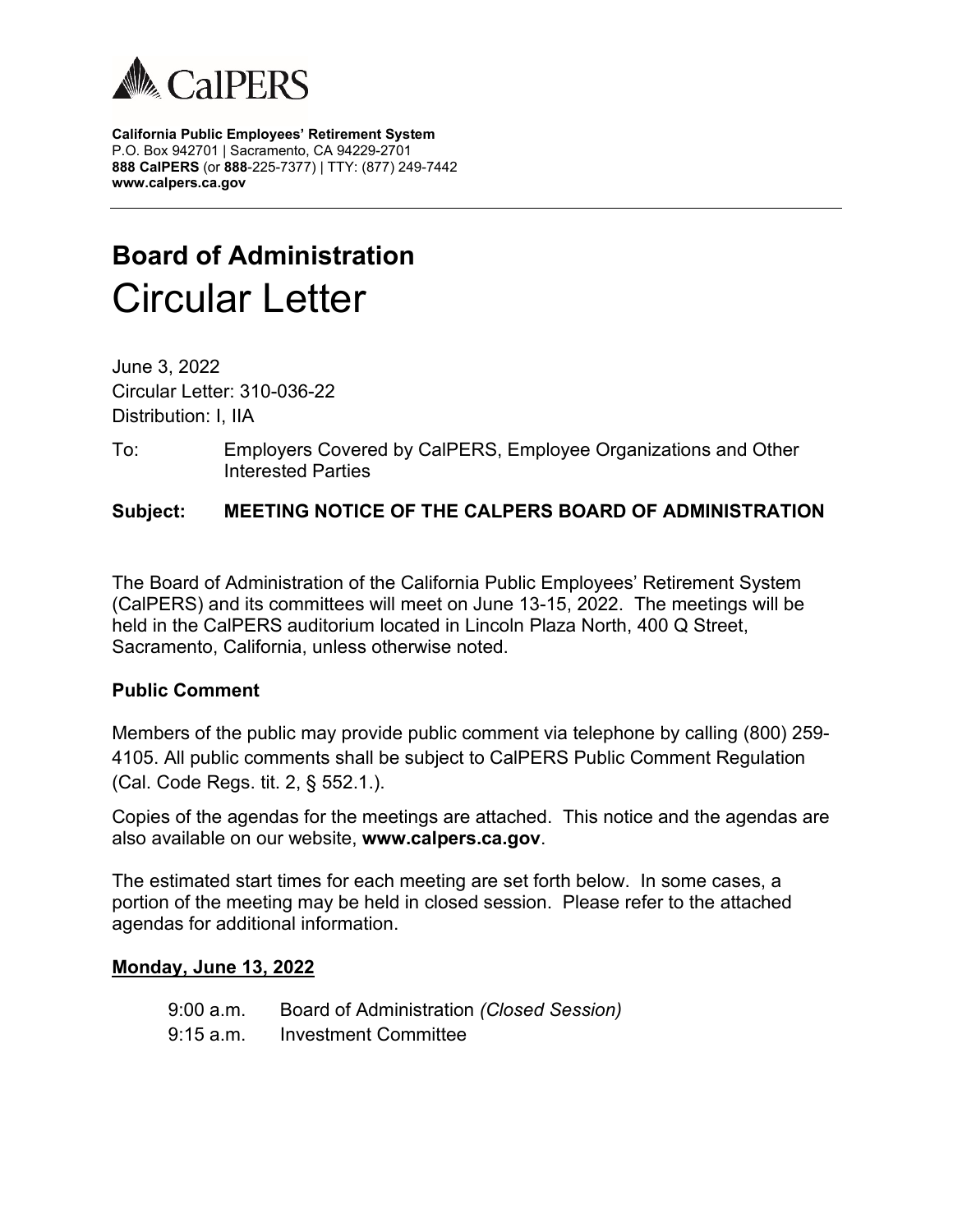#### **Tuesday, June 14, 2022**

| 9:00 a.m. | Pension and Health Benefits Committee (Closed Session) |
|-----------|--------------------------------------------------------|
|           | 10:00 a.m. Risk and Audit Committee                    |
|           | 1:00 p.m. Pension and Health Benefits Committee        |

#### **Wednesday, June 15, 2022**

9:00 a.m. Performance, Compensation and Talent Management Committee 10:00 a.m. Board of Administration

Live broadcasts of open session meetings of the Board and its committees and subcommittees are available for viewing at **www.calpers.ca.gov**. Please refer to the website for information on attending meetings and presenting public comment.

The meeting facilities are accessible to persons with disabilities. Requests for disabilityrelated modification or accommodation require a minimum of 72 hours' notice and may be requested by calling **(916) 795-3065** (voice or TTY).

Questions regarding the meetings may be referred to Cheree Swedensky at (916) 795-3128 or cheree.swedensky@calpers.ca.gov.

MARCIE FROST Chief Executive Officer

Attachment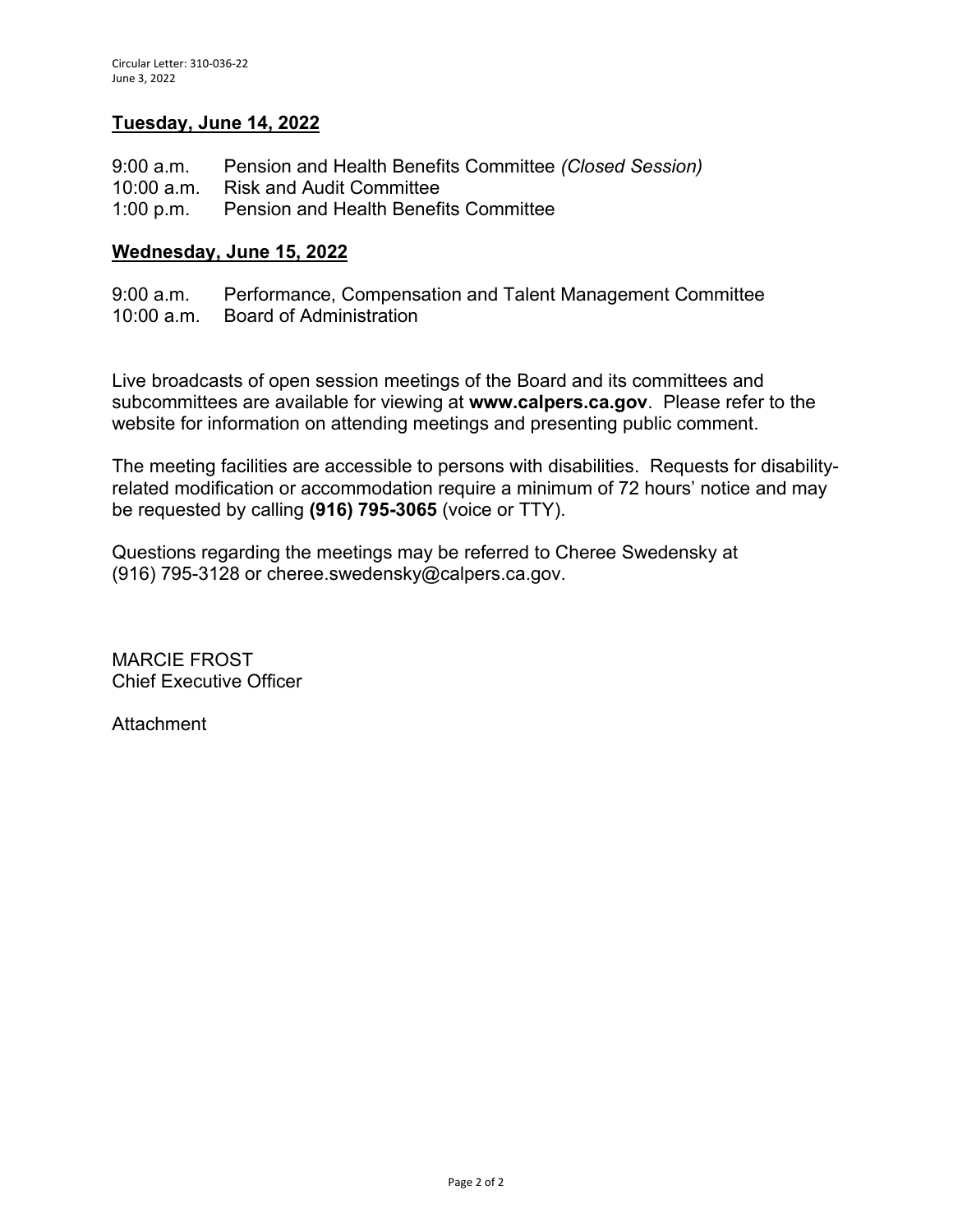

# Board of Administration Meeting Agenda

Items designated for Information are appropriate for Action if the Board wishes to take action. Any Agenda Item from a properly noticed Committee meeting, held prior to this Board meeting, may be considered by the Board. The hour designated as the earliest starting time for this meeting is not intended to communicate the expected duration (or ending time) of the preceding meeting.

#### **CalPERS Auditorium**

Lincoln Plaza North 400 P Street Sacramento, CA

**June 13, 2022**

 $9:00 a m$ 

#### **Board Members**

Theresa Taylor, President Rob Feckner, Vice President Fiona Ma Lisa Middleton

David Miller Eraina Ortega Jose Luis Pacheco Ramon Rubalcava

Mullissa Willette Betty Yee

#### **Open Session**

9:00 a.m.

- 1. Call to Order and Roll Call
- 2. Swearing-In Ceremony for New Board Member(s)

#### **Closed Session**

Or upon adjournment of Open Session (Government Code sections 11126(a)(1), (e), and (g)(1))

1. Chief Executive Officer's Briefing on Performance, Employment, and Personnel Items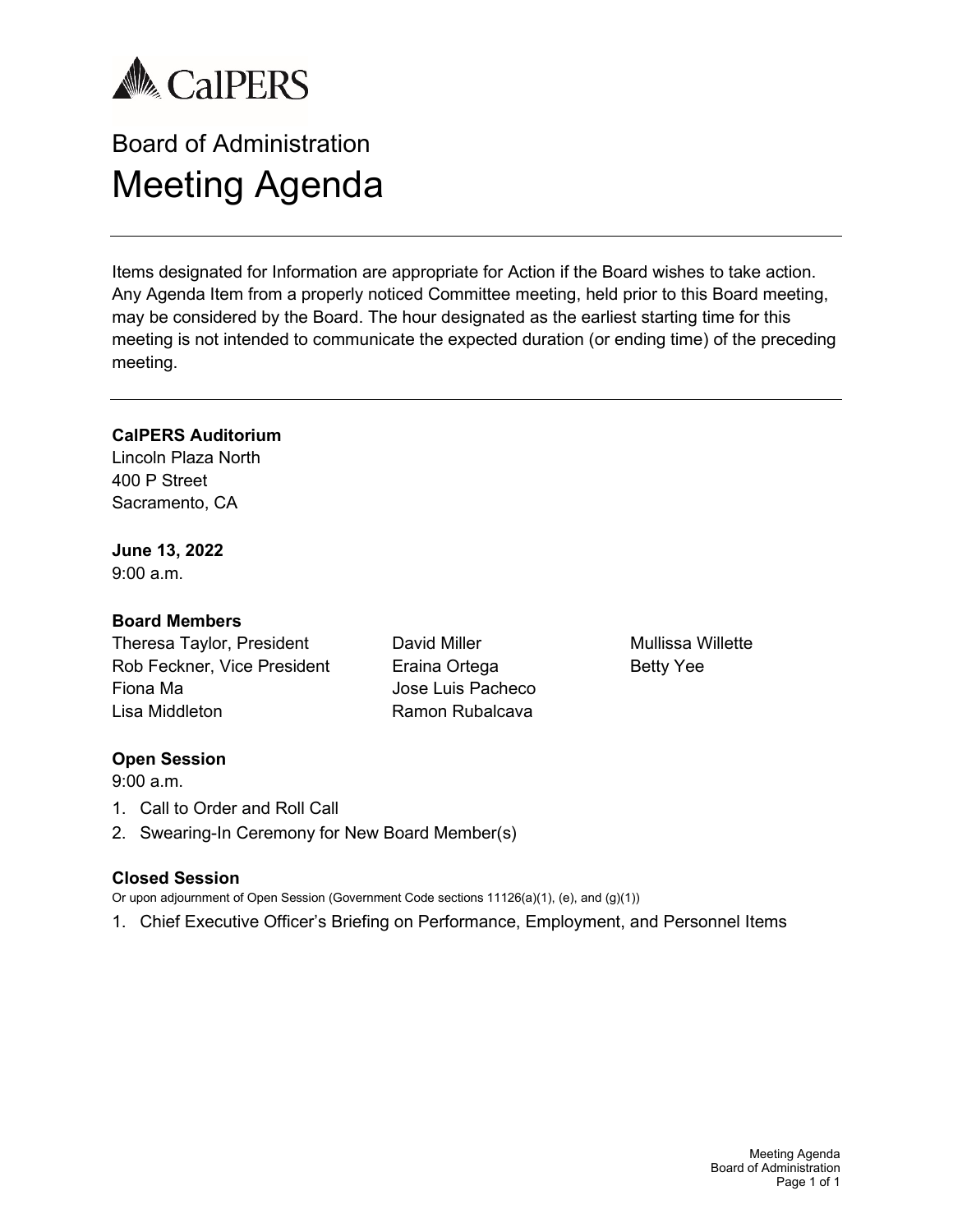

# Investment Committee Meeting Agenda

Items designated for Information are appropriate for Committee Action if the Committee wishes to take action. Any Agenda Item from a properly noticed Committee meeting may be considered by the Board at a subsequent Board meeting. The hour designated as the earliest starting time for this meeting is not intended to communicate the expected duration (or ending time) of the preceding meeting. Public comment may be taken on agenda items in accordance with applicable law. There is a three-minute limitation on public comment, unless otherwise directed by the Presiding Officer. (Cal. Code Regs. tit 2, § 552.1.) Members of the public may provide public comment via telephone by calling (800) 259-4105.

#### **CalPERS Auditorium**

Lincoln Plaza North 400 P Street Sacramento, CA

#### **June 13, 2022**

9:15 a.m. Or upon adjournment or Recess of the Board Closed Session – Whichever is later

#### **Committee Members**

David Miller, Chair Rob Feckner, Vice Chair Fiona Ma Lisa Middleton

Eraina Ortega Jose Luis Pacheco Ramon Rubalcava Theresa Taylor

Mullissa Willette Betty Yee

#### **Open Session**

9:15 a.m. Or upon adjournment or Recess of the Board Closed Session – Whichever is later

- 1. Call to Order and Roll Call
- 2. Executive Report Chief Investment Officer Briefing Nicole Mussico
- 3. **Action Consent Items** Nicole Musicco
	- a. Approval of the June 13, 2022 Investment Committee Timed Agenda
	- b. Approval of the March 14, 2022 Investment Committee Open Session Meeting Minutes
- 4. **Information Consent Items** Nicole Musicco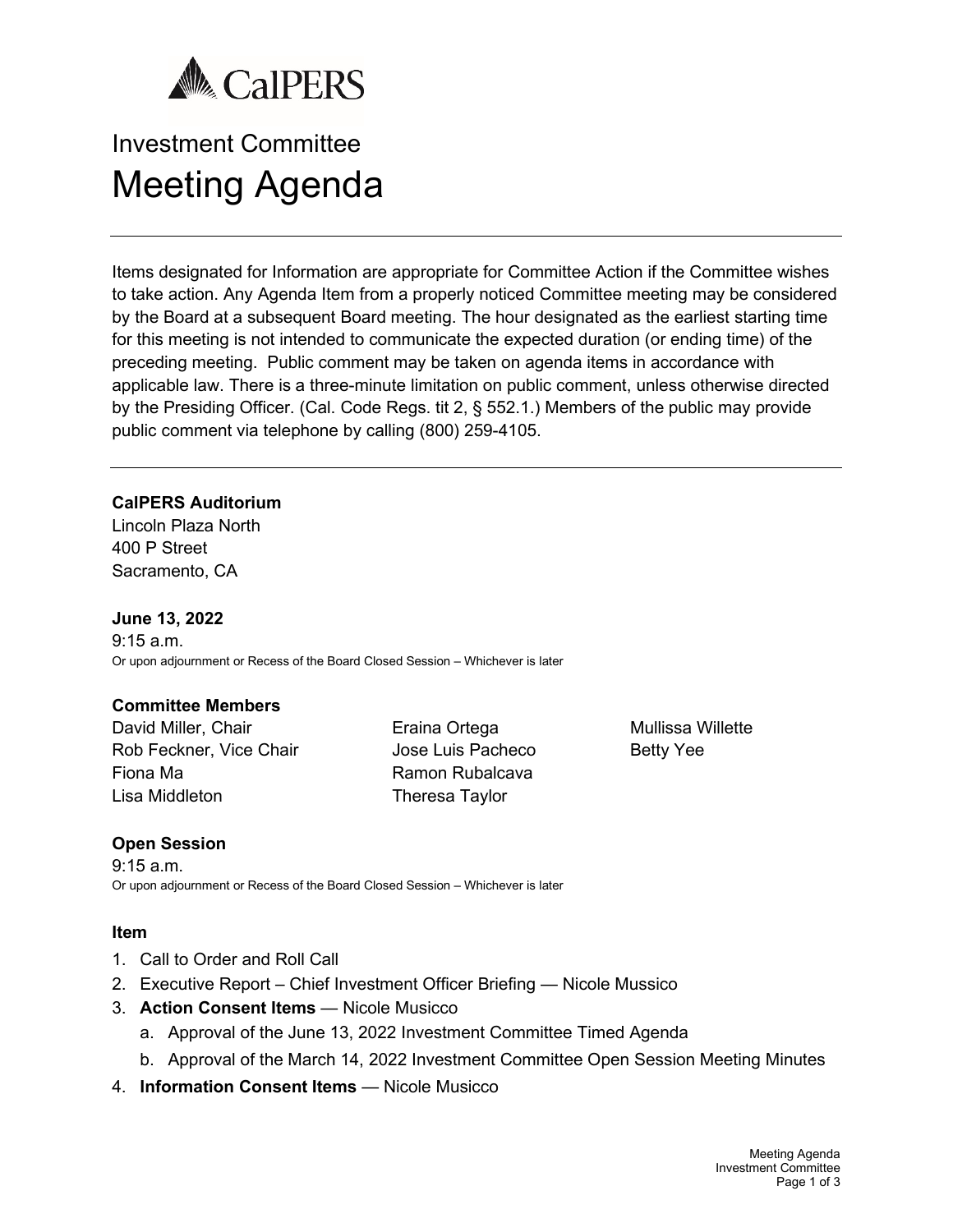- a. Annual Calendar Review
- b. Draft Agenda for the September 19, 2022 Investment Committee Meeting
- c. Quarterly Update Performance and Risk
- d. Quarterly Update Investment Controls
- e. Disclosure of Placement Agent Fees and Material Violations

#### 5. **Action Agenda Items**

- a. Asset Liability Management: Affiliate Funds Supplemental Income Plans Sterling Gunn, Christine Reese
- b. Revisions to the Total Fund Policy and Global Fixed Income Policies Second Reading — Amy Deming, Michael Krimm

#### 6. **Information Agenda Items**

- a. Market Dynamics and Portfolio Implications Simiso Nzima, Sarah Corr, Michael Krimm, Louis Zahorak, Lauren Rosborough Watt
- b. Investment Strategy First 90 Days Nicole Musicco
- c. Summary of Committee Direction Nicole Musicco
- d. Public Comment

#### **Closed Session**

Upon Adjournment or Recess of Open Session (Government Code sections 11126(a)(1), (c)(16) and (e))

#### **Item**

- 1. Call to Order and Roll Call
- 2. **Action Consent Item** Nicole Musicco
	- a. Approval of the March 14, 2022 Investment Committee Closed Session Meeting Minutes
- 3. **Information Consent Items** Nicole Musicco
	- a. Closed Session Activity Reports
		- 1. Status of Action Items Not Yet Reported
		- 2. Items Completed Under Delegated Authority
		- 3. Investment Proposal Status Reports
	- b. Disclosure of Placement Agent Fees
	- c. Change of Data Provider for Segment 2 Benchmark Ali Kazemi, Wilshire Associates

## 4. **Information Agenda Items**

- a. Investment Strategy First 90 Days Nicole Musicco
- b. Asset Liability Management: Implementation Sterling Gunn, Christine Reese
- c. Private Equity Investment Strategy Greg Ruiz
- 5. **Information Agenda Items — External Manager and Investment Decision Updates**
	- a. Private Equity Greg Ruiz
	- b. Real Assets Sarah Corr
	- c. Global Equity Simiso Nzima
	- d. Global Fixed Income Arnie Phillips
	- e. Opportunistic Jean Hsu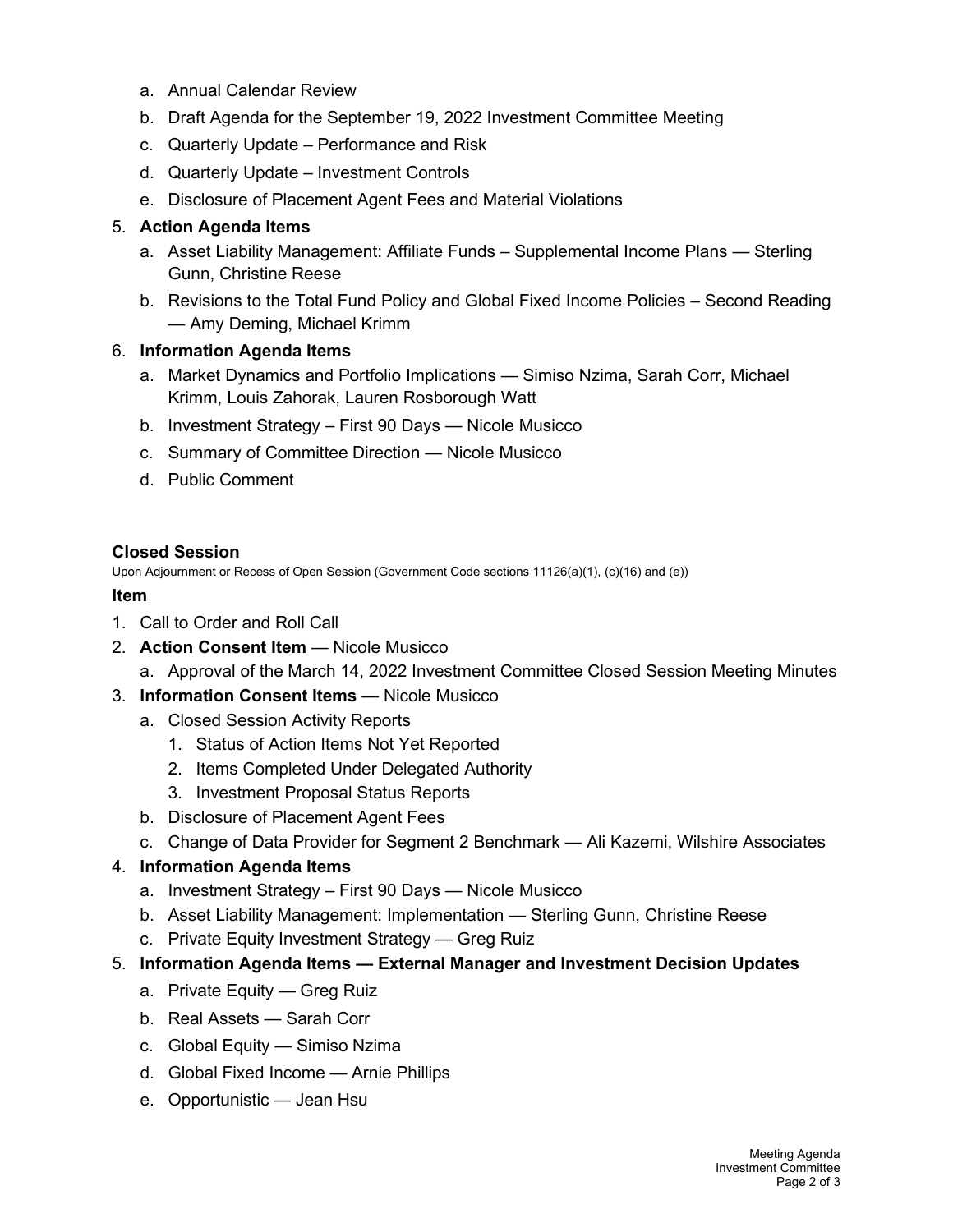- f. Trust Level Portfolio Management Sterling Gunn
- g. Sustainable Investments James Andrus
- 6. **Chief Investment Officer – Personnel, Employment and Performance**
- 7. **Information Agenda Item – Investment Strategy Session with the Board's Independent Consultants**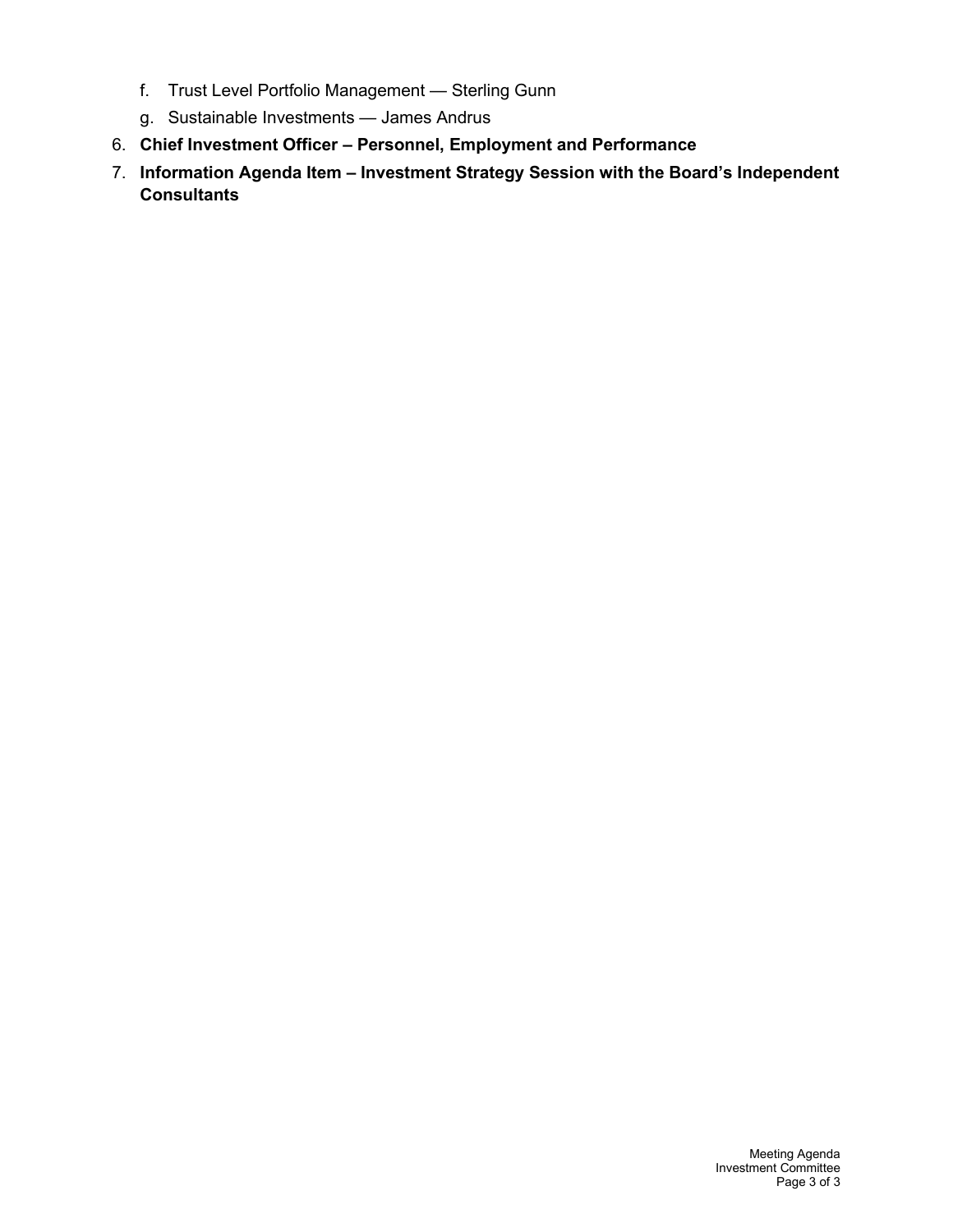

# Pension & Health Benefits Committee Meeting Agenda

Items designated for Information are appropriate for Committee Action if the Committee wishes to take action. Any Agenda Item from a properly noticed Committee meeting may be considered by the Board at a subsequent Board meeting. The hour designated as the earliest starting time for this meeting is not intended to communicate the expected duration (or ending time) of the preceding meeting. Public comment may be taken on agenda items in accordance with applicable law. There is a three-minute limitation on public comment, unless otherwise directed by the Presiding Officer. (Cal. Code Regs. tit 2, § 552.1.) Members of the public may provide public comment via telephone by calling (800) 259-4105. Board members may attend meetings of committees of which they are not members and participate in the discussions during those meetings.

#### **CalPERS Auditorium**

Lincoln Plaza North 400 P Street Sacramento, CA

# **June 14, 2022**

9:00 a.m.

#### **Committee Members**

Rob Feckner, Chair Ramon Rubalcava, Vice Chair Lisa Middleton

David Miller Eraina Ortega Jose Luis Pacheco Theresa Taylor Mullissa Willette Betty Yee

#### **Open Session**

9:00 a.m.

#### **Item**

1. Call to Order and Roll Call

#### **Closed Session**

Upon Adjournment or Recess of Open Session (Government Code Section 11126(c)(17))

#### **Item**

1. Call to Order and Roll Call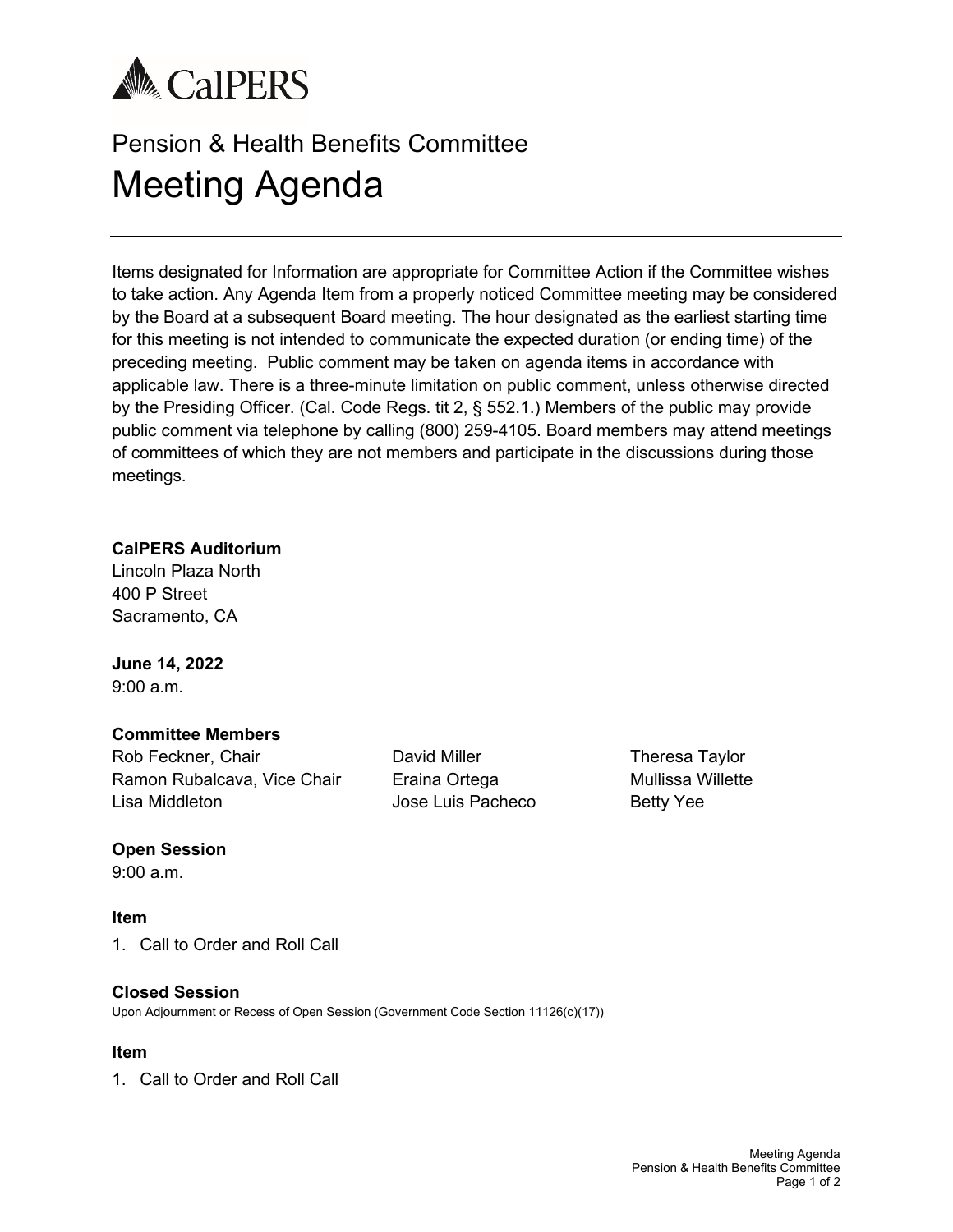- 2. Approval of the April 18, 2022, Pension & Health Benefits Committee Closed Session Meeting Minutes
- 3. Preliminary 2023 Health Maintenance Organization and Preferred Provider Organization Plan Premiums – Don Moulds, Kim Malm

# **Open Session**

1:00 p.m.

Or upon Adjournment or Recess of the Risk and Audit Committee, Whichever is Later

## **Item**

- 2. Executive Report Don Moulds, Anthony Suine
- 3. **Action Consent Items** Don Moulds
	- a. Approval of the April 18, 2022, Pension & Health Benefits Committee Meeting Minutes
	- b. Approval of the June 14, 2022, Pension & Health Benefits Committee Meeting Timed Agenda
- 4. **Information Consent Items** Don Moulds
	- a. Annual Calendar Review
	- b. Draft Agenda for the September 20, 2022, Pension & Health Benefits Committee Meeting

# 5. **Information Agenda Items**

- a. Preliminary 2023 Health Maintenance Organization and Preferred Provider Organization Plan Premiums – Don Moulds, Kim Malm
- b. Summary of Committee Direction Don Moulds, Anthony Suine
- c. Public Comment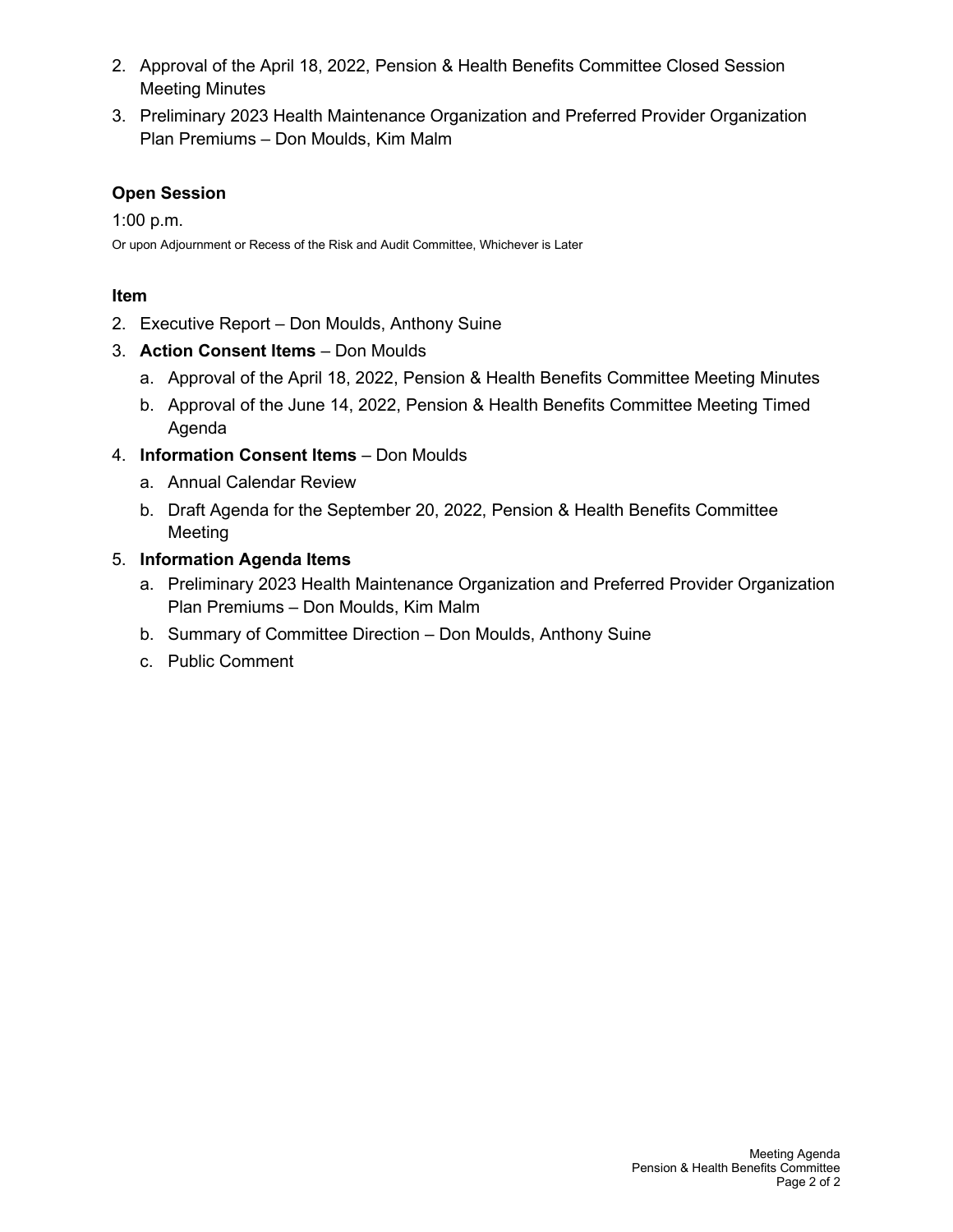

# Risk and Audit Committee Meeting Agenda

Items designated for Information are appropriate for Committee Action if the Committee wishes to take action. Any Agenda Item from a properly noticed Committee meeting may be considered by the Board at a subsequent Board meeting. The hour designated as the earliest starting time for this meeting is not intended to communicate the expected duration (or ending time) of the preceding meeting. Public comment may be taken on agenda items in accordance with applicable law. There is a three-minute limitation on public comment, unless otherwise directed by the Presiding Officer. (Cal. Code Regs., tit 2, § 552.1.) Members of the public may provide public comment via telephone by calling (800) 259-4105. Board members may attend meetings of committees of which they are not members and participate in the discussions during those meetings.

#### **CalPERS Auditorium**

Lincoln Plaza North 400 P Street Sacramento, CA

#### **June 14, 2022**

10:00 a.m. Or upon recess of the Pension and Health Benefits Committee Closed Session – Whichever is later

#### **Committee Members**

Lisa Middleton, Chair David Miller, Vice Chair Fiona Ma

Jose Luis Pacheco Ramon Rubalcava Betty Yee

#### **Open Session**

10:00 a.m. Or upon recess of the Pension and Health Benefits Committee Closed Session – Whichever is later

- 1. Call to Order and Roll Call
- 2. Executive Report Kevin Fein
- 3. **Action Consent Items** Kevin Fein
	- a. Approval of the June 14, 2022 Risk and Audit Committee Timed Agenda
	- b. Approval of the April 18, 2022 Risk and Audit Committee Meeting Minutes
- 4. **Information Consent Items** Kevin Fein
	- a. Annual Calendar Review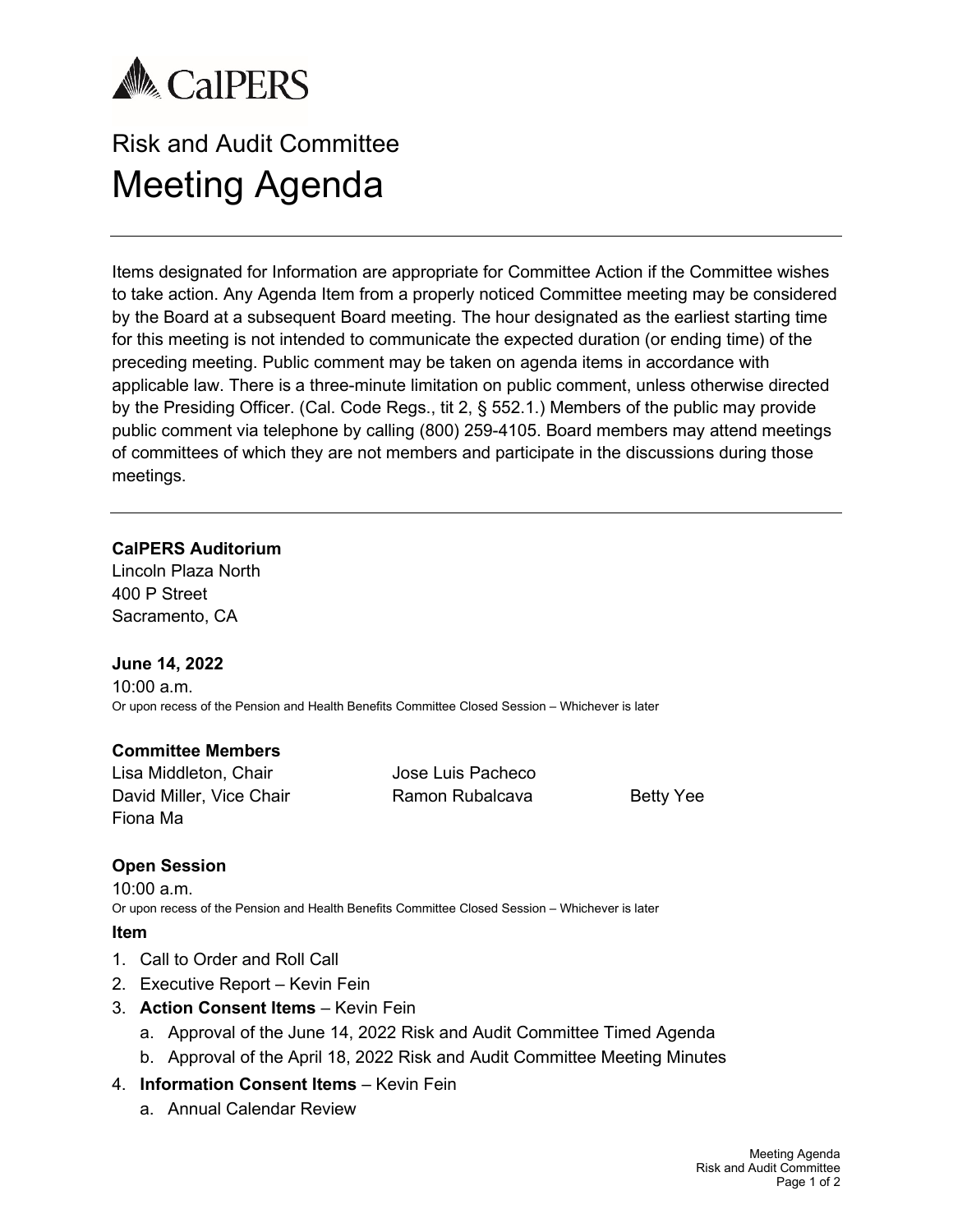- b. Draft Agenda for the November 16, 2022 Risk and Audit Committee Meeting
- c. Quarterly Status Report Office of Audit Services
- d. Status Report Enterprise Risk Management
- e. Status Report Enterprise Compliance Activity
- f. External Audit Fees

## 5. **Action Agenda Items**

- a. 2022-23 Enterprise Compliance and Risk Management Plans Kevin Fein
- b. 2022-23 Office of Audit Services Plan Beliz Chappuie
- c. Independent Auditor's Annual Plan Beliz Chappuie

## 6. **Information Agenda Items**

- a. 2021-22 Annual Compliance Report Kevin Fein
- b. Summary of Committee Direction Kevin Fein
- c. Public Comment

# **Closed Session**

Upon Adjournment or Recess of Open Session (Government Code sections 11126(a)(1) and (g)(1))

- 1. Call to Order and Roll Call
- 2. **Action Consent Items** Kevin Fein
	- a. Approval of the April 18, 2022 Risk and Audit Committee Closed Session Meeting **Minutes**
- 3. **Information Agenda Items**
	- a. Personnel, Employment and Performance, Chief Compliance Officer Kevin Fein
	- b. Personnel, Employment and Performance, Chief Auditor Beliz Chappuie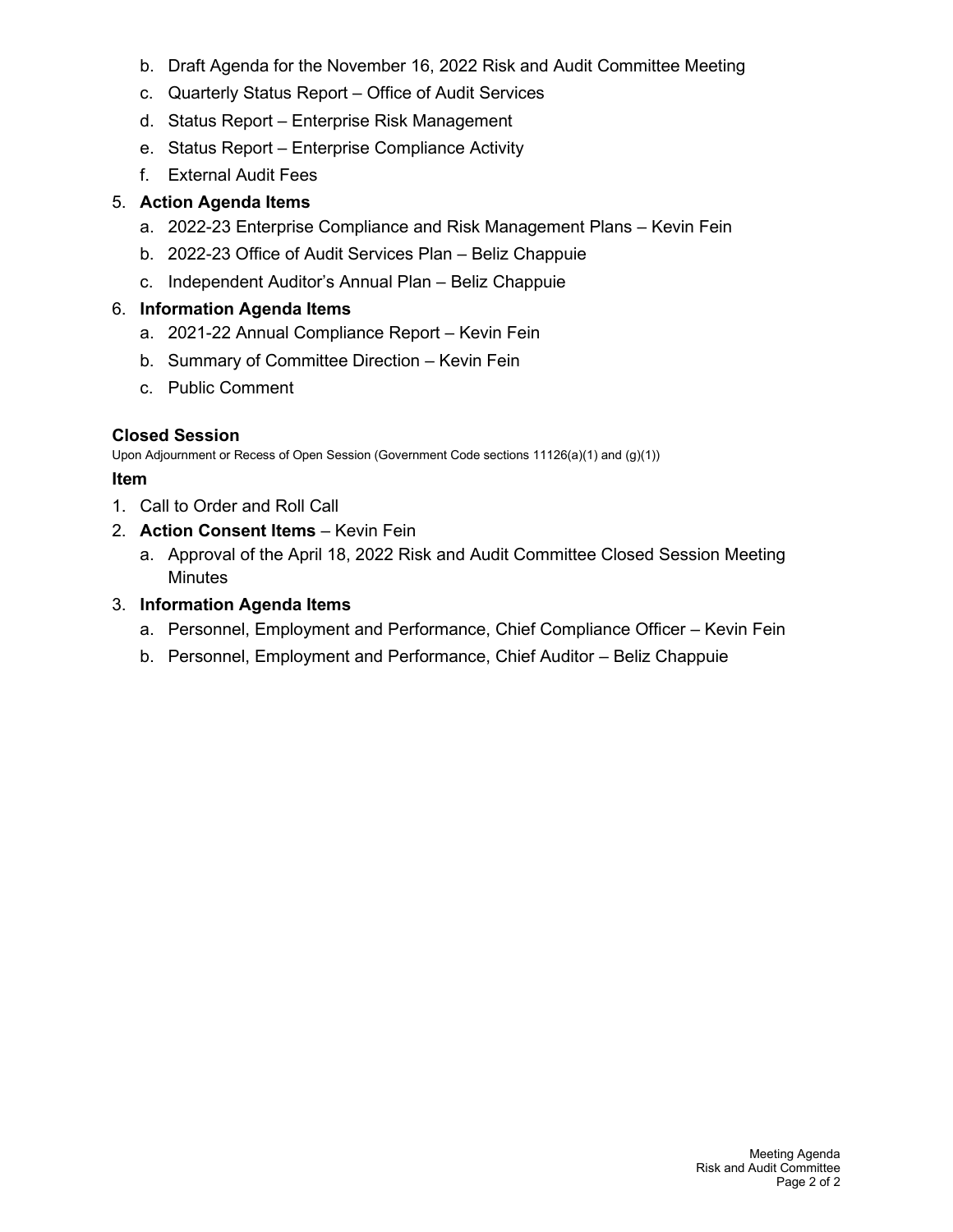# **A** CalPERS

# Performance, Compensation & Talent Management Committee Meeting Agenda

Items designated for Information are appropriate for Committee Action if the Committee wishes to take action. Any Agenda Item from a properly noticed Committee meeting may be considered by the Board at a subsequent Board meeting. The hour designated as the earliest starting time for this meeting is not intended to communicate the expected duration (or ending time) of the preceding meeting. Public comment may be taken on agenda items in accordance with applicable law. There is a three-minute limitation on public comment, unless otherwise directed by the Presiding Officer. (Cal. Code Regs. tit 2, § 552.1.) Members of the public may provide public comment via telephone by calling (800) 259-4105. Board members may attend meetings of committees of which they are not members and participate in the discussions during those meetings.

#### **CalPERS Auditorium**

Lincoln Plaza North 400 P Street Sacramento, CA

**June 15, 2022** 9:00 a.m.

## **Committee Members**

Rob Feckner, Chair **Lisa Middleton** Jose Luis Pacheco Eraina Ortega, Vice Chair **David Miller** Theresa Taylor

# **Open Session**

9:00 a.m.

- 1. Call to Order and Roll Call
- 2. Executive Report Doug Hoffner
- 3. **Action Consent Items** Doug Hoffner
	- a. Approval of the June 15, 2022 Performance, Compensation & Talent Management Committee Timed Agenda
	- b. Approval of the April 19, 2022 Performance, Compensation & Talent Management Committee Meeting Minutes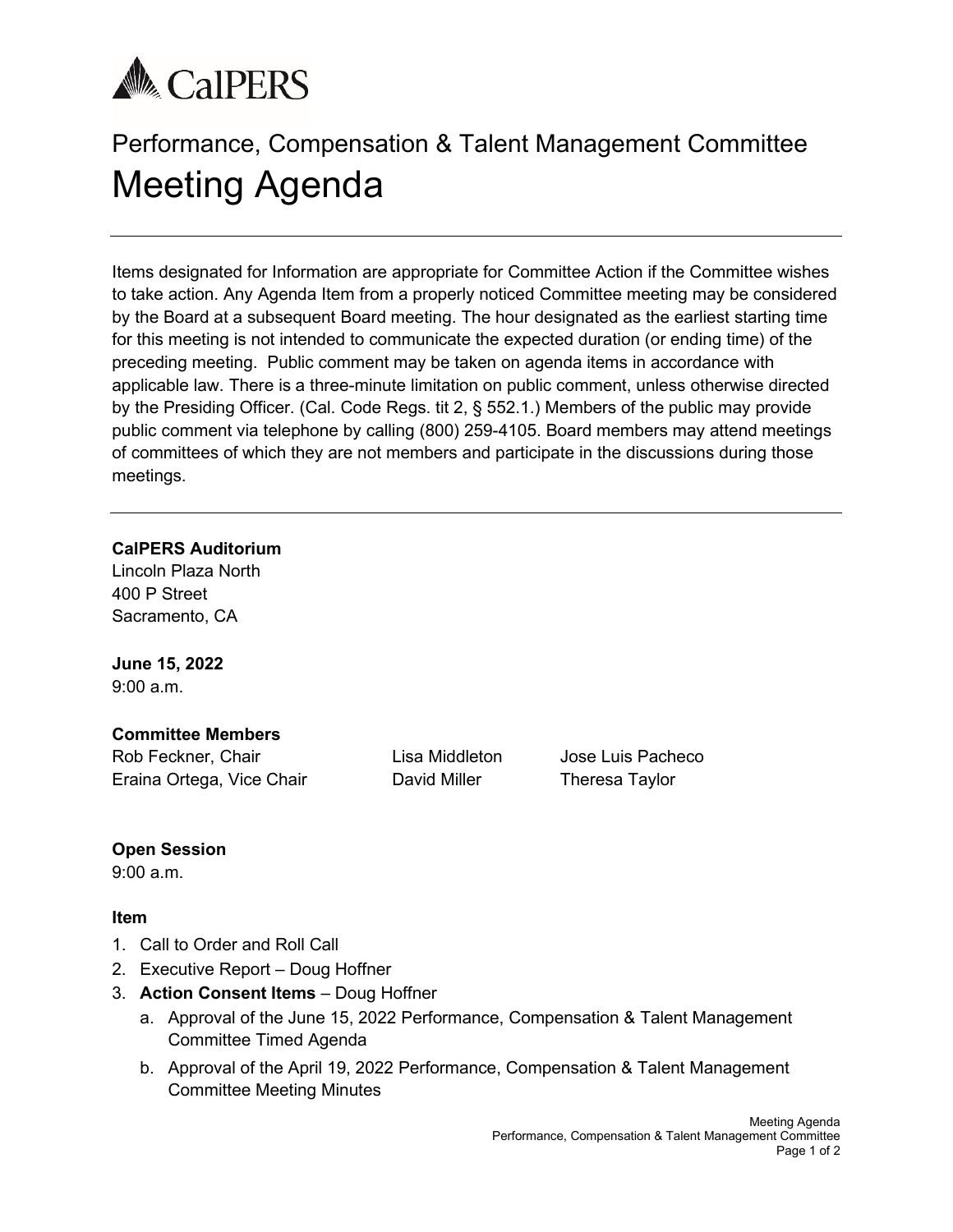- 4. **Information Consent Items** Doug Hoffner
	- a. Annual Calendar Review
	- b. Draft Agenda for the September 20, 2022 Performance, Compensation & Talent Management Committee Meeting

#### 5. **Action Agenda Items**

- a. Review of Board's Compensation Policy for Executive and Investment Management Positions – Michelle Tucker; Global Governance Advisors
- b. Compensation Review and Recommendations for Statutory Positions Michelle Tucker; Global Governance Advisors
- c. Annual Review: 2022-23 Incentive Metrics Michelle Tucker; Global Governance Advisors
- d. 2022-23 Incentive Plan of the Chief Executive Officer Michelle Tucker; Global Governance Advisors

#### 6. **Information Agenda Items**

- a. Summary of Committee Direction Doug Hoffner
- b. Public Comment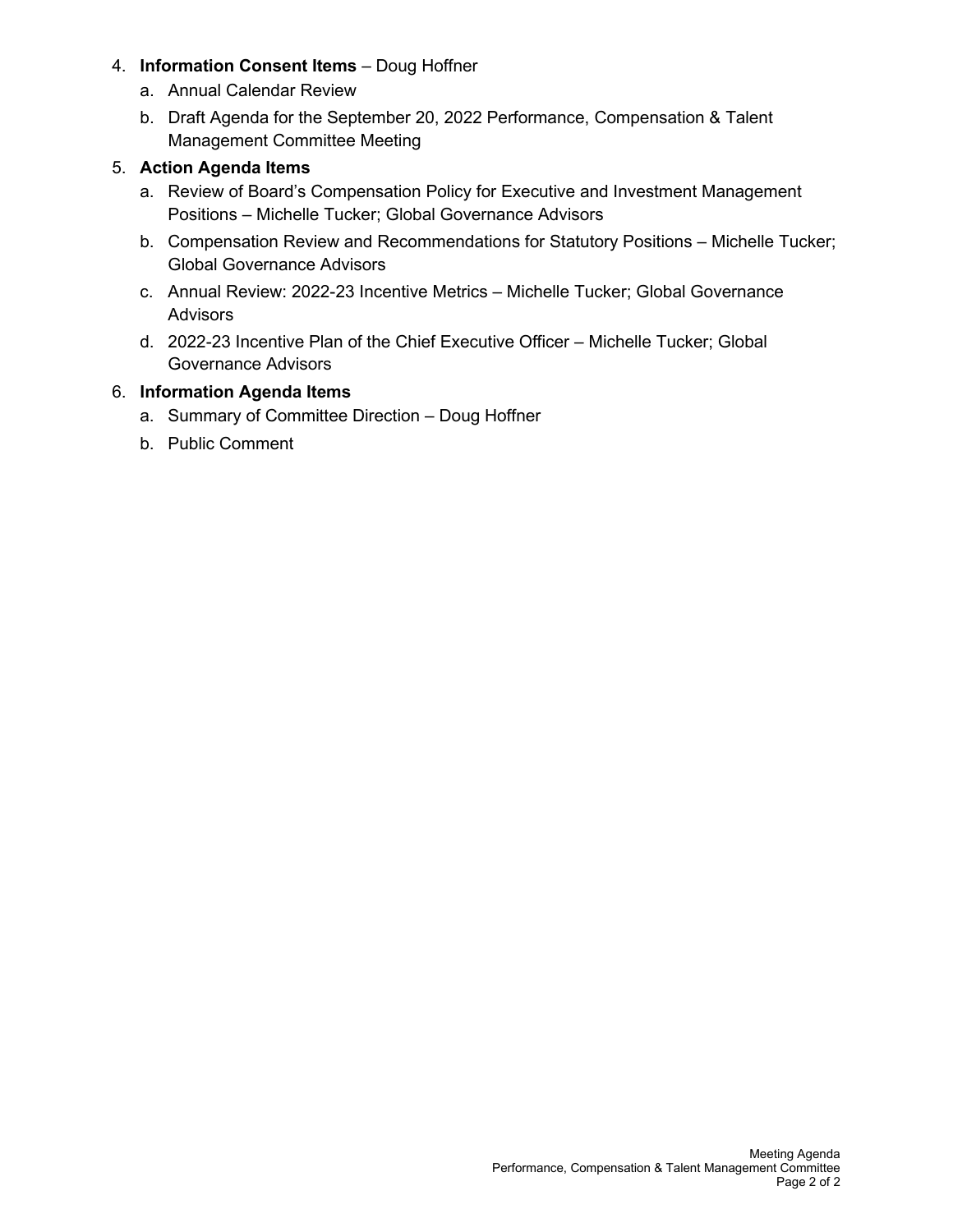

# Board of Administration Meeting Agenda

Items designated for Information are appropriate for Action if the Board wishes to take action. Any Agenda Item from a properly noticed Committee meeting, held prior to this Board meeting, may be considered by the Board. The hour designated as the earliest starting time for this meeting is not intended to communicate the expected duration (or ending time) of the preceding meeting. Public comment may be taken on agenda items in accordance with applicable law. Public comment will not be taken on agenda items relating to the administrative adjudication of individual cases. There is a three-minute limitation on each public comment, unless otherwise directed by the Presiding Officer. (Cal. Code Regs. tit 2, § 552.1.)

#### **CalPERS Auditorium**

Lincoln Plaza North 400 P Street Sacramento, CA

#### **June 15, 2022**

10:00 a.m. Or upon adjournment of the Performance, Compensation & Talent Management Committee – Whichever is later

#### **Board Members**

Theresa Taylor, President Rob Feckner, Vice President Fiona Ma Lisa Middleton

David Miller Eraina Ortega Jose Luis Pacheco Ramon Rubalcava

Mullissa Willette Betty Yee

#### **Open Session**

10:00 a.m. Or upon adjournment of the Performance, Compensation & Talent Management Committee – Whichever is later

1. Call to Order and Roll Call

#### **Closed Session**

#### 10:00 a.m.

Upon Adjournment or Recess of Open Session (Government Code sections 11126(a)(1), (e), and (g)(1))

- 1. Chief Executive Officer's Briefing on Performance, Employment, and Personnel Items
- 2. Committee Reports and Actions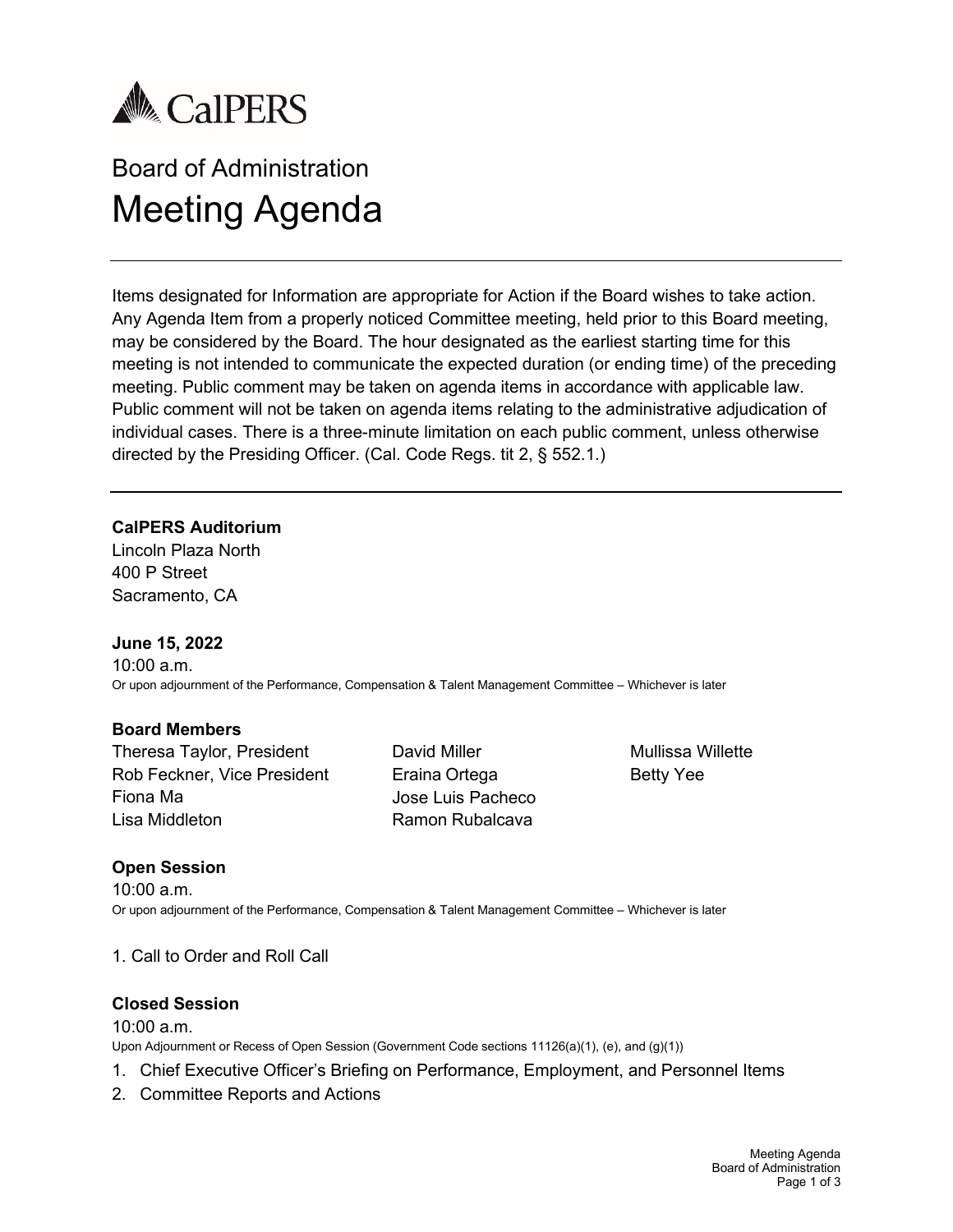# **Open Session**

10:00 a.m. Or upon adjournment of the Closed Session – Whichever is later

#### **Item**

- 1. Call to Order and Roll Call
- 2. Pledge of Allegiance Theresa Taylor
- 3. Board President's Report Theresa Taylor
- 4. Chief Executive Officer's Report (Verbal) Marcie Frost
- 5. **Action Consent Items** Theresa Taylor
	- a. Approval of the April 18 and 19, 2022 Board of Administration Meeting Minutes
	- b. Board Travel Approvals
	- c. Approval of the June 15, 2022 Board of Administration Timed Agenda

# 6. **Information Consent Items** – Theresa Taylor

- a. Board Meeting Calendar
- b. Draft Agenda for the September 21, 2022 Board of Administration Meeting
- c. General Counsel's Report
- d. Communications and Stakeholder Relations

# **7. Committee Reports and Actions**

- a. Investment Committee (Verbal) David Miller
- b. Pension & Health Benefits Committee (Verbal) Rob Feckner
- c. Finance & Administration Committee (Verbal) Lisa Middleton
- d. Performance, Compensation & Talent Management Committee (Verbal) Rob Feckner
- e. Risk & Audit Committee (Verbal) Lisa Middleton
- f. Board Governance Committee (Verbal) Theresa Taylor

# 8. **Action Agenda Items**

- a. Proposed Decisions of Administrative Law Judges Theresa Taylor
	- 1. Jennifer A. Fous
	- 2. Dagmar H. Waters
	- 3. Susan Heeger
	- 4. Ronny F. Cespedes
	- 5. Elias Mendez
	- 6. Danilo B. Manlapaz
	- 7. Johnnie W. Swaim
	- 8. Marc Berginc
	- 9. Mathew M. Scott
	- 10. William Richards
- b. Assembly Bill 2080 (Wood) Health Care Consolidation and Contracting Fairness Act of 2022 – Danny Brown

# 9. **Information Agenda Items**

a. State and Federal Legislation Update – Danny Brown